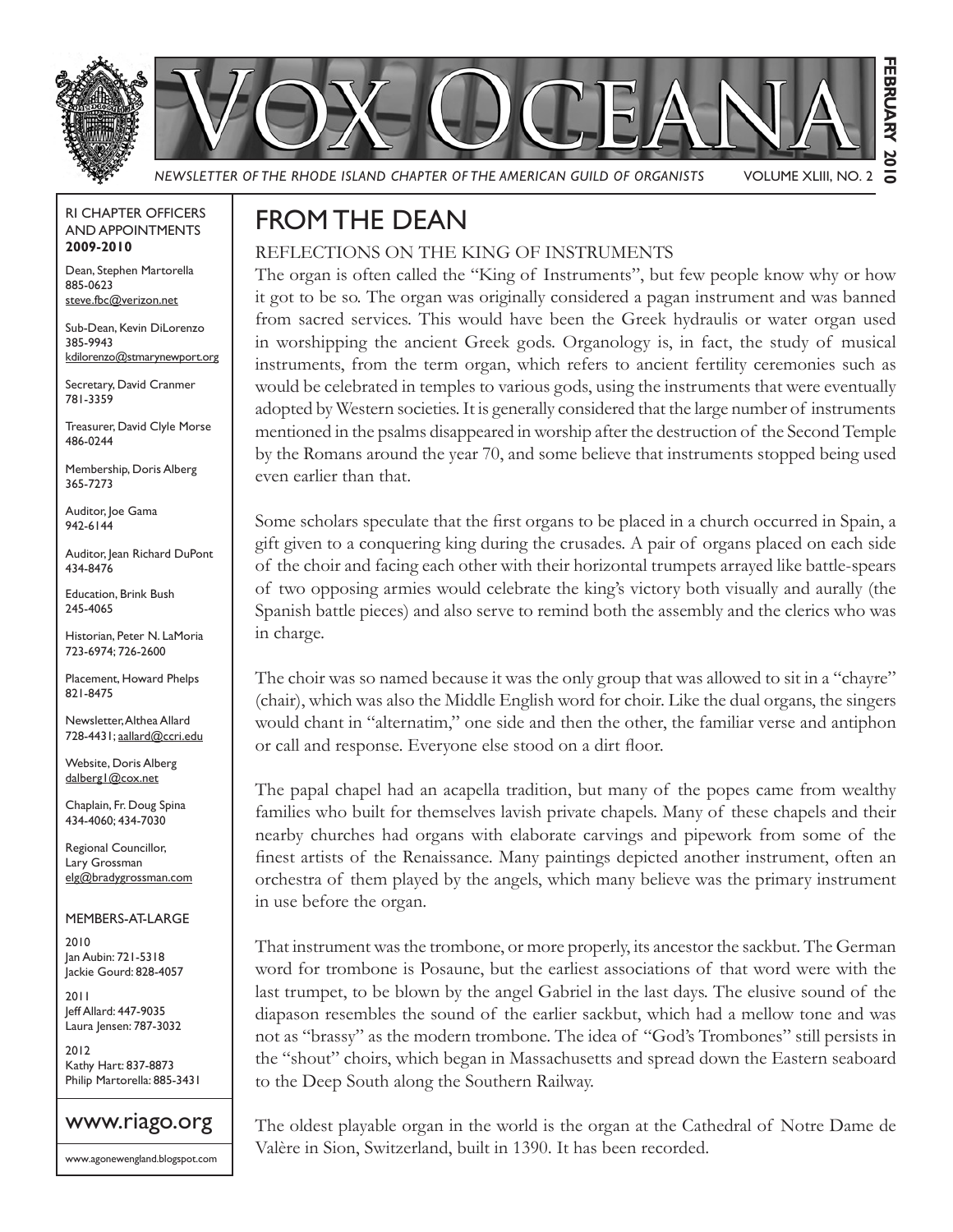# EVENTS & NOTICES

SPRING INTO OUR EXCITING UPCOMING EVENTS

**Friday, February 26, 8:00 pm: Stephen Hamilton**  performs Marcel Dupré's *Le Chemin de la Croix* at the Cathedral of SS. Peter and Paul.

**Sunday, April 25:** Quimby Prize Winner **Christopher Gage** will play a recital at The First Baptist Church in America.

Save **May 23** for the Annual Dinner. Details to be announced.

*What's Missing Here? Is your event listed? Are you taking advantage of our email blasts which go out to 1,000 potential audience members beyond our guild membership?*

# FROM OUR FRIENDS

The Merrimack Valley Chapter AGO is sponsoring a mini-convention on Saturday February 27, which will feature James Busby ("A Fresh Look at Accompanying"), Dr. Jay D. Lane ("A Unified Sound from your Volunteer Choir"), Barbara Owen ("The 'Boston Classicists' and their Organ Music"), and Wolé Àlàdé ("African Influences in African-American Music"). For further information, please call or e-mail Barbara Owen 978- 465-2068 owenbar@juno.com or Ruth Bowers 978-922-8137 Ruth.Bowers@comcast.net

Portland AGO Chapter presents a Master Class with Sophie-Véronique Cauchefer-Choplin on April 12 from 7:00-8:30pm at St. Luke's Cathedral, Portland.

### GEARING UP FOR NATIONAL CONVENTION

2010 marks the 100th anniversary of the AGO District of Columbia Chapter, and the Convention will be a celebration in very grand style from July 4-8. The Convention program features 25 organs, 17 renowned recitalists, 14 choral and instrumental ensembles, 74 workshops, 8 worship services and 12 commissioned works, and still plenty of time to visit exhibits and to socialize with colleagues old and new! Visit the convention website and register early at http://www. ago2010.org/

# STUDENTS PRESENT KEYBOARD FESTIVAL

Each year, my piano students take field trips to play on other keyboard instruments. David Morse has invited them to explore the big Renaissance Allen organ at Mathewson Street United Methodist Church. They have played on instruments at Glen Guittari's Harpsichord Clearing House in Rehoboth—clavichords, virginals and spinets, fortepianos, and single and double manual harpsichords.

This year, inspired by RIAGO's Organ Festival, I decided my music students would present their own keyboard festival. On Sunday, February 7, twenty-five students, ages 5 through 18, will perform music for piano, organ and harpsichord at Mathewson Street United Methodist Church. RIAGO members are cordially invited to attend. There will be two sessions, each about an hour long, at 2:00 and 4:30.

Glen Guittari's whole-hearted support for the keyboard festival resulted in a harpsichord being moved to my studio for students to practice on during January. We scheduled rehearsal times for students playing organ pieces on Saturday afternoons at Mathewson Street Church.

Parents are enthusiastic and willing to pay a higher recital fee to help move and tune instruments, make a donation to the church, and give David something for all his help.

Half of the participants are preparing organ pieces. They will perform music adapted from piano pieces (including use of the pedals) as well as Bach Preludes and Fugues. Original harpsichord music for beginners and more advanced harpsichord music by Couperin and Domenico Scarlatti is on the program. The audience will hear piano music by Chopin, Mendelssohn and Beethoven among others.

I hope that other musicians will offer opportunities such as this in their churches. Indeed, this is the type of project that RIAGO could have a big success sponsoring in collaboration with area piano teachers. A keyboard festival such as this could become a regular event to introduce young musicians to the wonderful variety of musical expression possible on different keyboard instruments. It would increase interest in the organ and in organ study among both youngsters and their parents.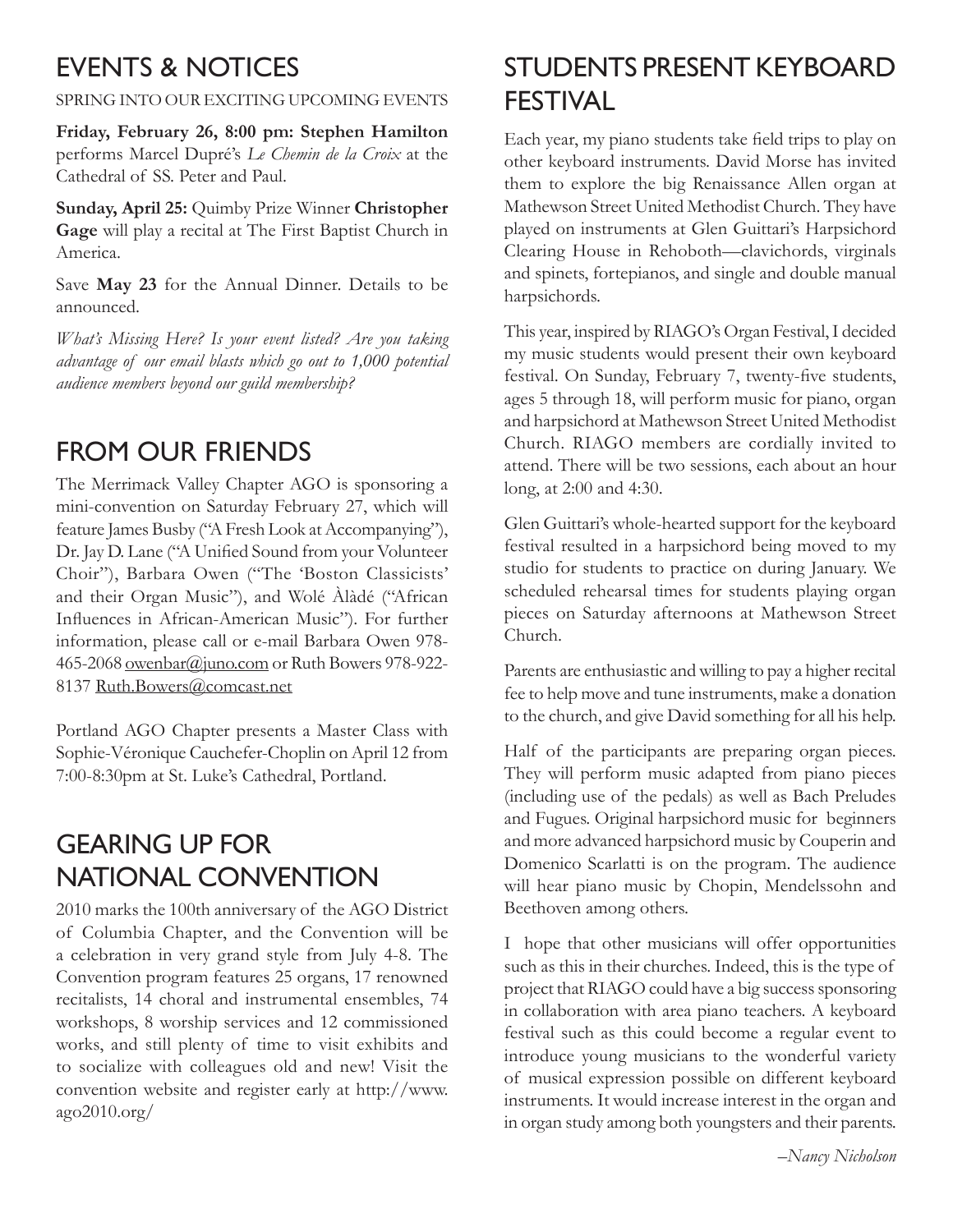#### RIAGO PRESENTS STEPHEN HAMILTON, ORGANIST

**Marcel Dupré's** *Le Chemin de la Croix* **(1932) with narrated poetry written by Paul Claudel:** *Le Chemin de la Croix* **(1911)** 

**The Cathedral of St. Peter and St. Paul Friday, February 26 at 8:00 pm**

### THE STATIONS OF THE CROSS

#### THE TRADITION

The Stations of the Cross were established throughout Europe in the Middle Ages at the initiative of the Franciscans. They consist of a series of fourteen pictures, carvings, or in the case of St. Joseph Cathedral, mosaics, designed for devotional purposes, depicting incidents of the Passion and Death of our Lord. Usually they are arranged around the walls of the sanctuary, or as a series of "shrines" in a garden or similar enclosure. It has been the custom of Catholics, especially during Lent and Holy Week to include in their devotions the following of the Way of the Cross, using the Stations as aids to contemplation and meditation.

#### THE POETRY

Paul Claudel (1868-1955), French poet, dramatist, essayist and theologian wrote "Le Chemin de la Croix" in 1911. In the late 1930's in his role as French Ambassador to the United States, he made several visits to Louisiana, in particular to St. Martinville and New Orleans. The poetry, using the framework of the "Stations of the Cross," is an extended reflection upon the Passion. In recalling the emotional character of each station, Claudel infuses the human anguish of Jesus with rich spiritual meaning and brings us face to face with the suffering of the Word Become Flesh.

#### THE MUSIC

The first sketch of "Le Chemin de la Croix" was conceived and realized in the form of an extensive improvisation by Marcel Dupré (internationally renowned both for his written compositions and extemporaneous performances) at the Royal Conservatory of Music in Brussels on February 13, 1931. Over the following year, the fourteen musical meditations were written down from recollection by the composer and published by Durand.

Stephen Hamilton, virtuoso concert organist, has long been prominent on the American organ scene. The New York Times recently wrote "Hamilton...obviously knew the instrument's sonorous capabilities and brought them powerfully to bear in a rousing account." Stephen Hamilton is Minister of Music at the historic Church of the Holy Trinity (Episcopal), in New York

City, where he conducts the Holy Trinity Choir and is Artistic Director of Music at Holy Trinity. The New York Times acknowledges that Hamilton's concert series "is an important venue for weekend presentations." Highlights of Hamilton's career include the premiere performance of Kenton Coe's *Concerto for* 



*Organ, Strings and Percussion* in France, a performance with the Detroit Symphony with conductor David Zinman, and appearances with numerous regional orchestras. Hamilton has been heard in hundreds of solo recitals and on the nationally broadcast radio program *Pipedreams* as well as WETS-FM's *Pipes, Pedals and Pistons*. His compact disc release of Marcel Dupré's *Le Chemin de la Croix* met with exceptional reviews from a number of magazines and trade journals including *The American Organist* and *The American Record Guide*.

In addition to his duties at the Church of the Holy Trinity, Dr. Hamilton is a member of the artist faculties at Hunter and Queens Colleges, and teaches organ in the pre-college division of the Manhattan School of Music. Dr. Hamilton is in demand as a clinician for master classes and workshops, frequently lecturing on issues related to church music as well as organ teaching, playing and interpretation. He presented classes on various aspects of church music at the University of the South in the summer of 2001 and has presented church music repertoire classes for the 2002, 2004 and 2006 National Conventions of the American Guild of Organists in Philadelphia, Los Angeles and Chicago.

Dr. Stephen Hamilton was Dean of the New York City Chapter of the American Guild of Organists from 1998- 2004, is President of the Alain Association in America, and served as the program chairman of the Region II AGO convention held in New York City in July 2007. www.stephenjonhamilton.com